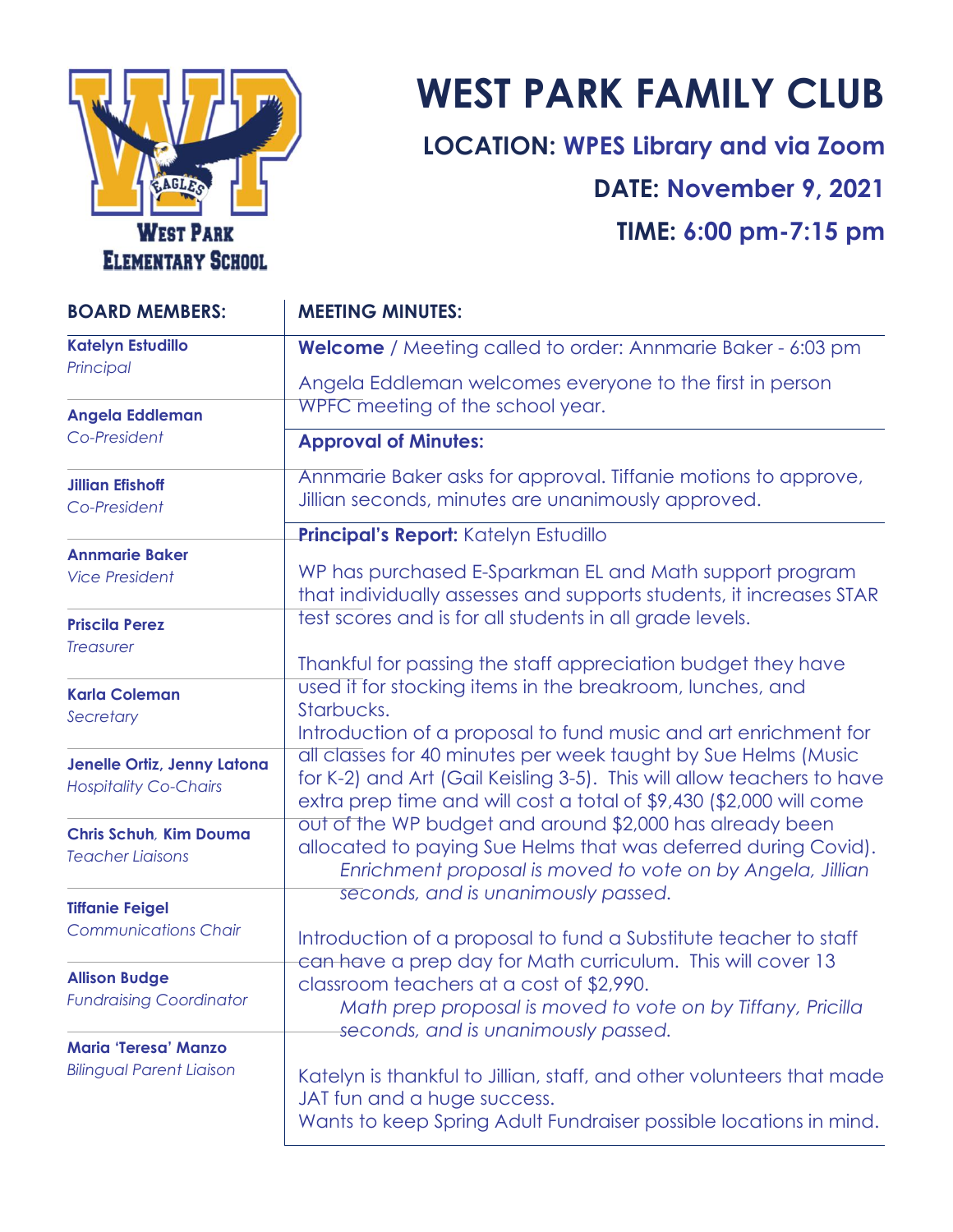| <b>BOARD MEMBERS:</b>                                                                                                                                                                                                                                                                                                                                                  | <b>MEETING MINUTES:</b>                                                                                                                                                                                                                                                                                                                                                                                                                                    |
|------------------------------------------------------------------------------------------------------------------------------------------------------------------------------------------------------------------------------------------------------------------------------------------------------------------------------------------------------------------------|------------------------------------------------------------------------------------------------------------------------------------------------------------------------------------------------------------------------------------------------------------------------------------------------------------------------------------------------------------------------------------------------------------------------------------------------------------|
| <b>Attendees:</b>                                                                                                                                                                                                                                                                                                                                                      | Teacher Liaison's Report: Kim Douma & Chris Schuh                                                                                                                                                                                                                                                                                                                                                                                                          |
| Katelyn Estudillo<br><b>Board Members:</b><br><b>Jillian Efishoff</b><br>Angela Eddleman<br>Annmarie Baker<br><b>Priscila Perez</b><br>Karla Coleman<br><b>Jenelle Ortiz</b><br><b>Jenny Latona</b><br><b>Tiffanie Feigel</b><br><b>Allison Budge</b><br><b>Board Members</b><br>Absent:<br>Maria Manzo<br><b>Teacher Liaisons:</b><br><b>Kim Douma</b><br>Chris Schuh | Mrs. Douma – Staff loves the JAT shirts and says staff is thankful for<br>all we have done to support them.<br>Mrs. Schuh - Says staff is thankful to Jillian for a successful and<br>smooth JAT, to FC for treats, staff room supplies, and Jenna for<br>Harvest Festival. 5th graders liked helping with the Harvest festival<br>and would like to keep that in place of having individual<br>classroom parties in the afternoon to celebrate Halloween. |
|                                                                                                                                                                                                                                                                                                                                                                        | President's Report: Co-presidents Angela Eddleman & Jillian<br><b>Efishoff</b>                                                                                                                                                                                                                                                                                                                                                                             |
|                                                                                                                                                                                                                                                                                                                                                                        | Angela Eddleman – Book fair is tentatively coming back in<br>person May 2022. FC used Scholastic dollars for rolling carts<br>classrooms to use to transport books to and from library for a<br>total of \$900.                                                                                                                                                                                                                                            |
|                                                                                                                                                                                                                                                                                                                                                                        | Jillian Efishoff – Asked all in attendance to introduce themselves.<br>JAT went very smoothly. Wants for direct communication<br>between board members, and any important upcoming dates<br>from staff.                                                                                                                                                                                                                                                    |
| <b>Parent Attendees:</b><br><b>Stephanie Valverde</b><br><b>Ryan Solis</b><br><b>Rachael Solis</b><br><b>Adan Soto</b><br><b>Megan McWilliams</b><br>Csilla Kato<br><b>Rick Vega</b><br>Kim Schager                                                                                                                                                                    | Thinks participating in the Napa Christmas parade on November<br>27th, can help get exposure for our school and possibly boost<br>open enrollment, looking for commitments for parents building<br>and for students participating in the actual parade.                                                                                                                                                                                                    |
|                                                                                                                                                                                                                                                                                                                                                                        | Would like the FC website included in all communications to<br>promote people visiting it for information                                                                                                                                                                                                                                                                                                                                                  |
|                                                                                                                                                                                                                                                                                                                                                                        | <b>Budget Report: Priscila Perez</b>                                                                                                                                                                                                                                                                                                                                                                                                                       |
|                                                                                                                                                                                                                                                                                                                                                                        | October balance: \$22,340.78.<br>November balance: \$19,393.00,<br>Transfer of JAT money was initiated and account balance will be<br>approximately \$40,000.                                                                                                                                                                                                                                                                                              |
|                                                                                                                                                                                                                                                                                                                                                                        | <b>Fundraising Report: Alison Budge</b>                                                                                                                                                                                                                                                                                                                                                                                                                    |
|                                                                                                                                                                                                                                                                                                                                                                        | PGA event lost our sign -n sheet, working on getting paid for all<br>the volunteer hours. Dine and Donate at Heritage Eats made<br>\$200 and check will be arriving shortly. Next Dine and Donate<br>will be at Brewed in December.                                                                                                                                                                                                                        |
|                                                                                                                                                                                                                                                                                                                                                                        | Meeting Adjourned: 7:01pm                                                                                                                                                                                                                                                                                                                                                                                                                                  |

**Next Meeting:** December 14, 2021 @ 6pm in-person in the school library and online via zoom.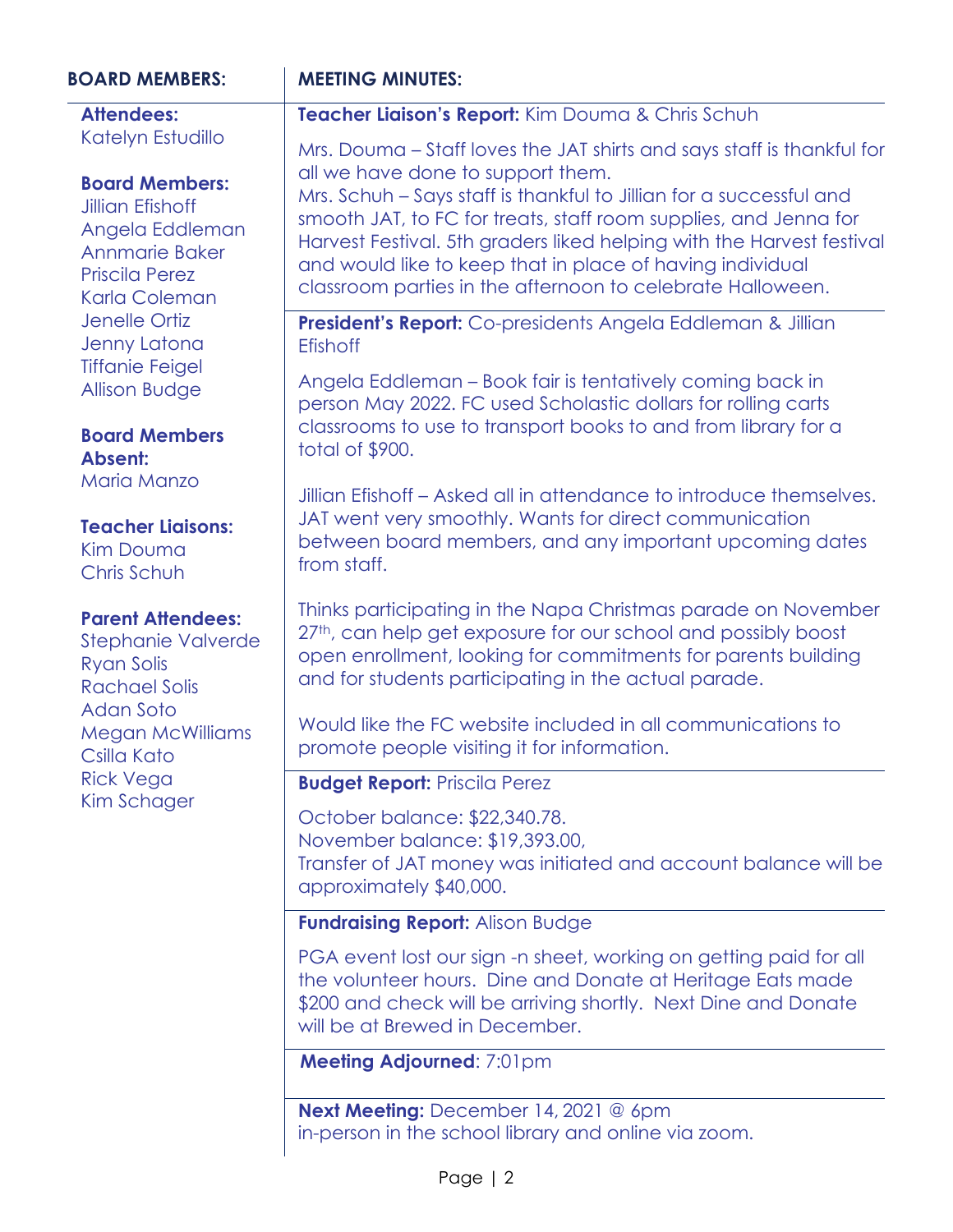## **West Park Elementary School SPRING Enrichment Proposal**

West Park Family Club

#### **Cost BREAKDOWN:**

**Sue Helms= Monday's (1/10, 1/19, 1/24, 1/31, 2/7, 2/14, 2/23, 2/28, 3/7, 3/14, 3/21, 3/28, 4/4, 4/20, 4/25, 5/2, 5/9, 5/16, 5/23, 6/1) \*make-up days for holidays on: 1/19, 2/23, 4/20 and 6/1= 20 days x \$230= \$4,600 Gail Keisling = Tuesday's (1/11, 1/18, 1/25, 2/1, 2/8, 2/15, 2/22, 3/1, ⅜, 3/15, 3/22, 3/29,** ⅘**, 4/19, 4/26, 5/3, 5/10, 5/17, 5/24, 5/31 and 6/7)= 21 days x \$230= \$4,830**

**TOTAL cost= \$9,430**

**Monday SCHEDULE with Sue: 8:30-9:10am Douma 9:10-9:50am Mattei 10:20-11am Bass 11-11:40am Taylor, Becker (4 kids) 12:20-1pm Kobylka**

**Tuesday SCHEDULE with Gail: 8:30-9:10am Ferreira 9:10-9:50am Perkins, Asaro (5 kids) 10:20-11am Zinser 11-11:40am Kingsford 12:20-1pm Schuh, Suazo (5 kids)**

#### **Description:**

Sue Helms has agreed to teach 1x/week for 40 minutes for our littles (K-2). She will expose them to music at their level and explore instruments, musical games and more...Sue comes from over 30 years of teaching music experience in NVUSD and also previously at West Park. This time will provide teachers uninterrupted prepping and planning time not currently built into their busy schedules.

Gail Keisling is a past ROCKSTAR teacher at West Park and wants to make a return to expose upper grades to STEM based projects. Gail has a specialty for working with the upper grade-levels and stays current in her teaching practice- this is a great opportunity to supplement the instruction taking place in the classrooms. Upper grade teachers will also enjoy the uninterrupted planning time they need to keep up with our bright students.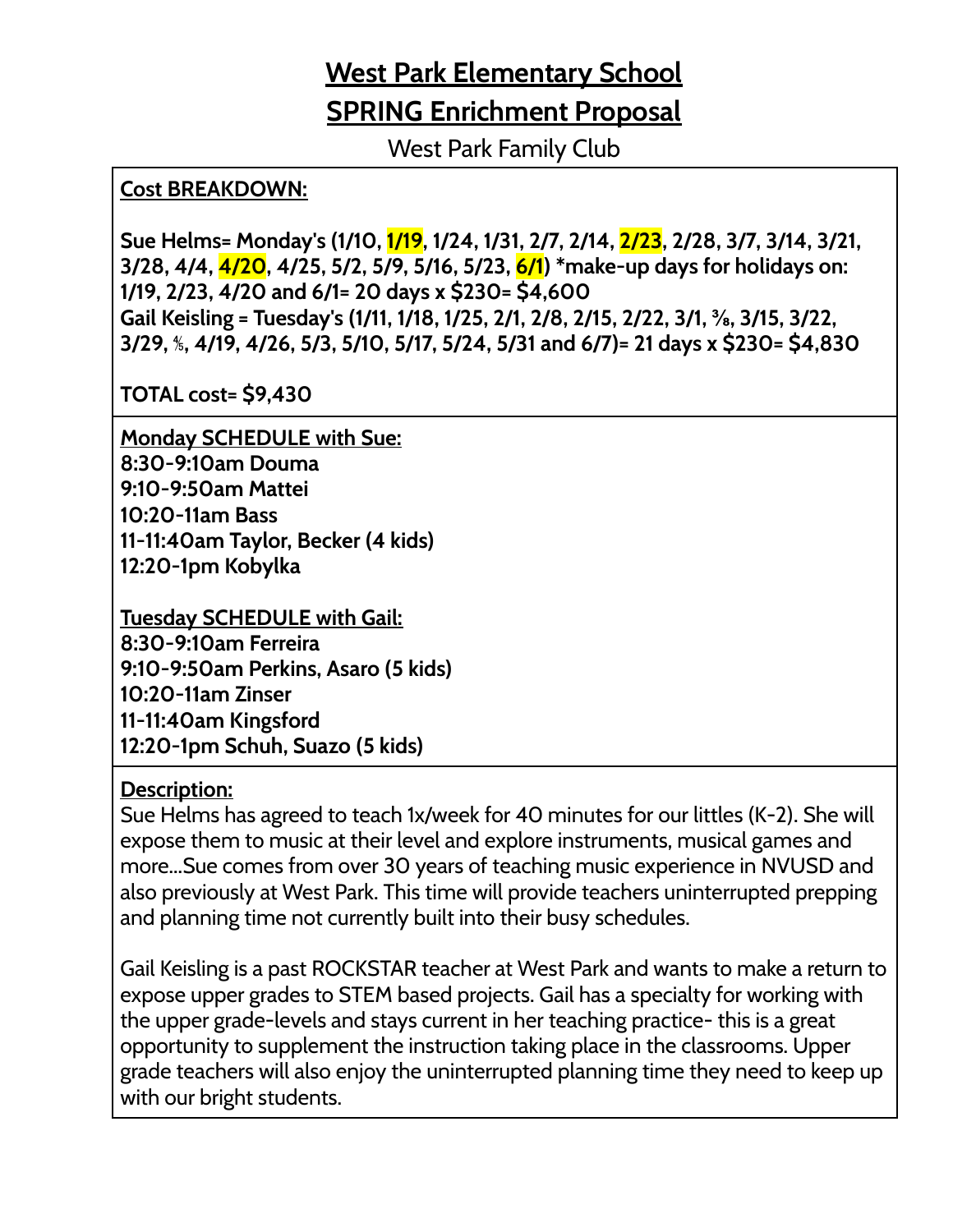### **Audience**

**ALL students and staff for 40 min./week.**

Approved by: